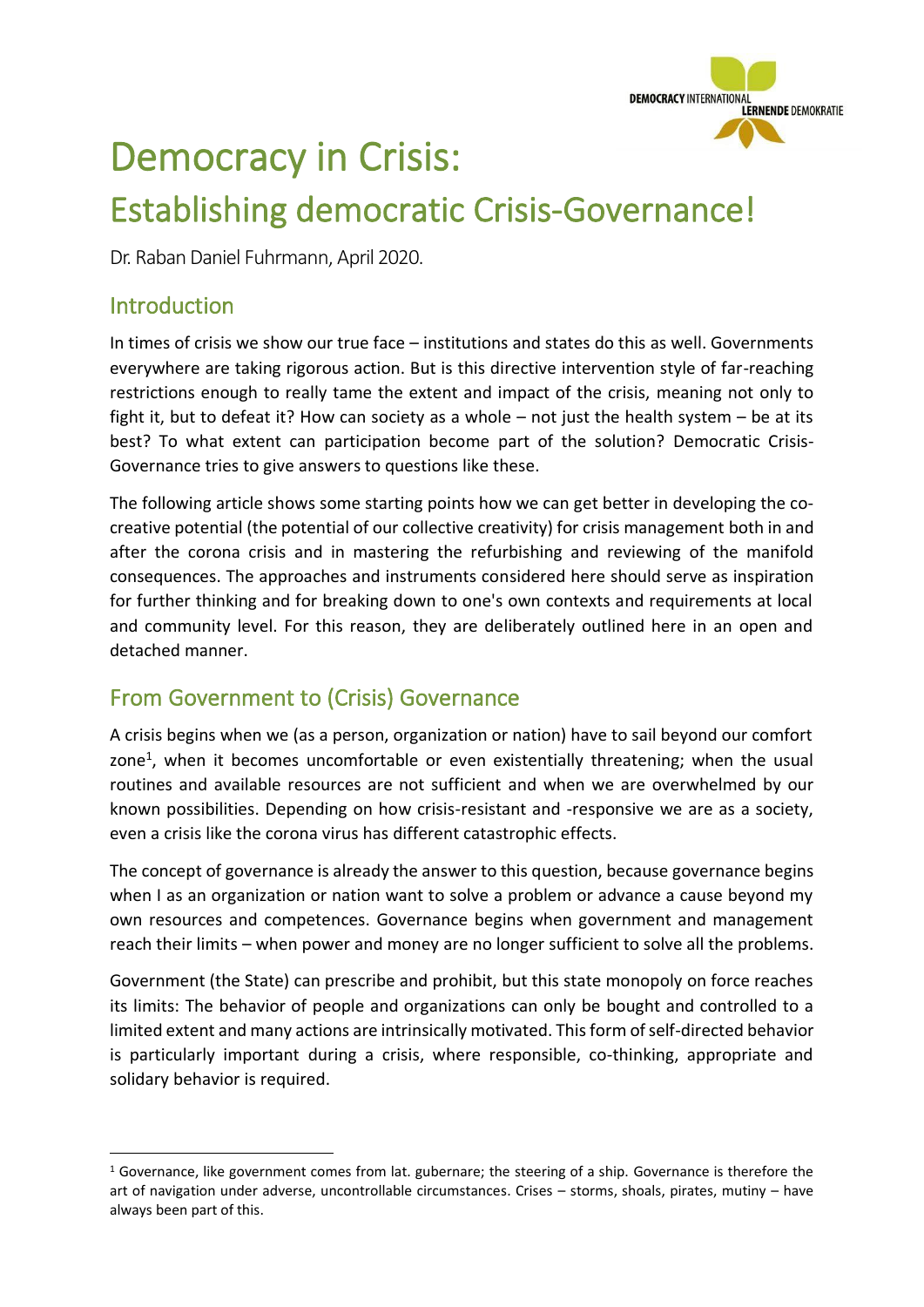This is exactly what Crisis-Governance is all about: How can we tackle massive and threatening challenges beyond existing organizational forms, rules and instruments? How can we sail beyond our current capabilities and capacities and handle challenges that go beyond our current ideas and possibilities, resources and procedures? How can we switch from a reactive to a co-creative crisis management mode? Because Crisis-Governance is about activating and unlocking the true potential of a community – the co-creative potential that is not within but between us, people and institutions. How can these crisis management reserves be tapped? How can the trans-sectoral, interpersonal and supranational potentials be developed and channeled?

In the following, I would like to give food for thought on this subject by means of five modes of Crisis-Governance that build upon each other and should be jointly driven up and down:

# 1. Reactive Preparation

The crisis begins with its proclamation. If and how this happens, decides how one gets into the crisis: does one slide or step into it? This shows whether one is mentally and organizationally prepared for crises. What can be built upon and connect to? Does everyone immediately know where their posts are and what the agreed initial routines are? The announcement and the step-by-step ramp-up into crisis mode are therefore crucial to prepare the organization or the community in an orderly and appropriate manner for the coming challenge.

Essential measures for a meaningful transition to the first step of active Crisis-Governance are a general "fitness check" with regard to the expected turbulences and disruptions. It is crucial to be able to assess as precisely as possible where things could probably get tight (masks, intensive care beds, ventilators) but also how the dynamics might develop: What will be the driving factors, the tipping points, where does the risk of loss of control exist. This phase of the reactive mode is usually well covered in conventional crisis management – but it only works well if it is broadly and deeply established and played through. This is the preliminary stage of Crisis-Governance.

## 2. Proactive Communication

The actual Crisis-Governance begins when the system switches from reactive to proactive mode. The first central factor here too is communication. It is essential to address not only the head (mind), but also the heart (emotions) and hand (energy). After all, especially in new types of threatening situations, there is not only a great need for education, but also the danger of great insecurity and despondency. Therefore, a regular, proactive, transparent and understanding communication and information policy is of central importance.

In addition, there must also be a proactive, meaning precautionary and comprehensive, response to misinformation, rumors and conspiracy theories. In times of social media, this is only possible in a cooperative manner: by building and activating a broad alliance of partners who independently provide information.

However, the decisive factor here is not preventing and fighting, but winning and mobilizing society. Comprehensive and transparent information about the emerging consequences and the status of preparations is essential, because it must be clear to everyone how things will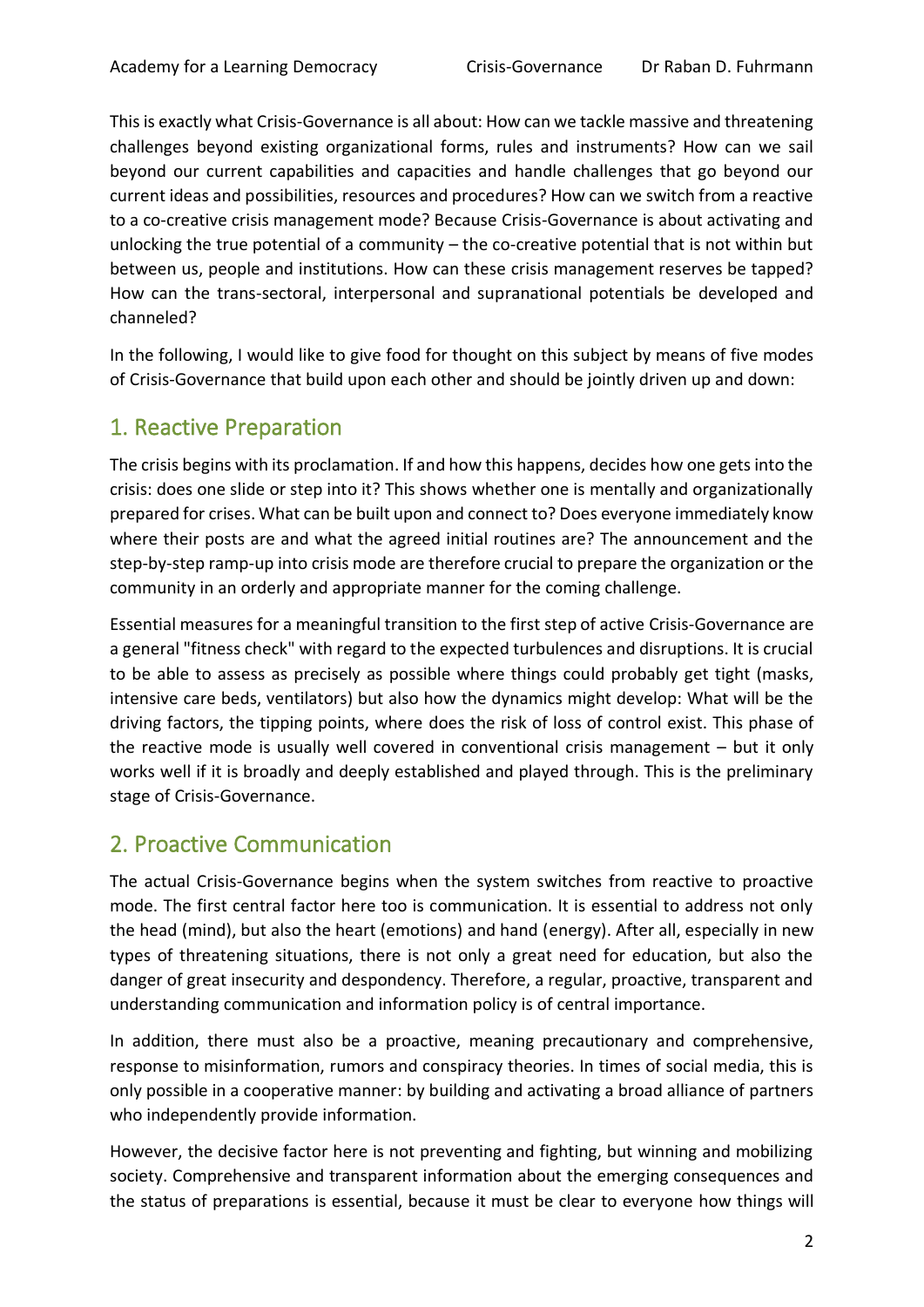most likely develop and where the most concerning problems might occur. Since some official bodies will find it difficult to do this for security reasons, an independent and autonomous crisis communication office is an essential part of proactive Crisis-Governance. Such an office does not have to consider re-election, feel that it has to go easy on the population or hide a lack of preparation.

Furthermore, detailed and verifiable reporting should be provided on what measures are being ramped up, who is working on what, where there are successes, but also where things are lacking behind. In this way, societal actors can be given the chance to get involved where it is needed. It is therefore misleading to first proclaim that one is "well prepared", but then to gradually suggest that shortages prevail and that crisis management is deficient, as was done in many countries in their responses to the Corona crisis. This may have been done for fear of losing public confidence and causing panic. However, these are not necessary consequences of communicating the shortcomings –on the contrary: Through a transparent and thoughtful disclosure of the current state of preparations and the weak points, the population knows where it stands, can provide support in the right places and give credit for what is already being done by the state.

## 3. Creative Coordination

The coordination of the potential of tens of millions of people and institutions requires strategic guidance. Only when it is clear where the foreseeable and most acute problems will occur and what exactly the triggers, dynamics and countermeasures are, will the different actors be able focus their actions properly. Although centralized and directive operational control is needed, it reaches its limits especially in fluid, highly complex and disruptive crises – indeed, there is a risk of becoming too one-sided and making mistakes.

Complex crises require complex solutions, possibly involving unusual instruments that are carried out by very different actors. Agile coordination instruments can do great work here and could be taken care of by, for example, proven process managers and facilitators from the business community. In recent years, a bunch of such agile and mindful, fluid and systemic process design approaches have become known, especially in organizational and leadership development. Examples are Scrum and other agile methods as well as mindfulness-based approaches such as Theory-U, Mindful Leadership or Genuine Contact<sup>2</sup>.

If we want to awaken the sleeping potential for crisis management, we should use the best of approaches, methods and actors and integrate them in a targeted and coordinated manner. This requires a state-institution for Crisis-Governance that takes care of the overarching coordination and strategy. This unit could collect and communicate where there is a need for what, as well as disseminate successfully tested approaches and examples and agree on standards. This meta-coordination would not be a directive and determining, but a directing and arranging management. Because in order to awaken the best in people and thus better manage crises, one has to invite, motivate and support and not force or pay. Tangible incentives and playful competitions should only provide additional motivation.

<sup>&</sup>lt;sup>2</sup> These procedural competencies are not only helpful in crises but could also otherwise improve the work in administration and politics.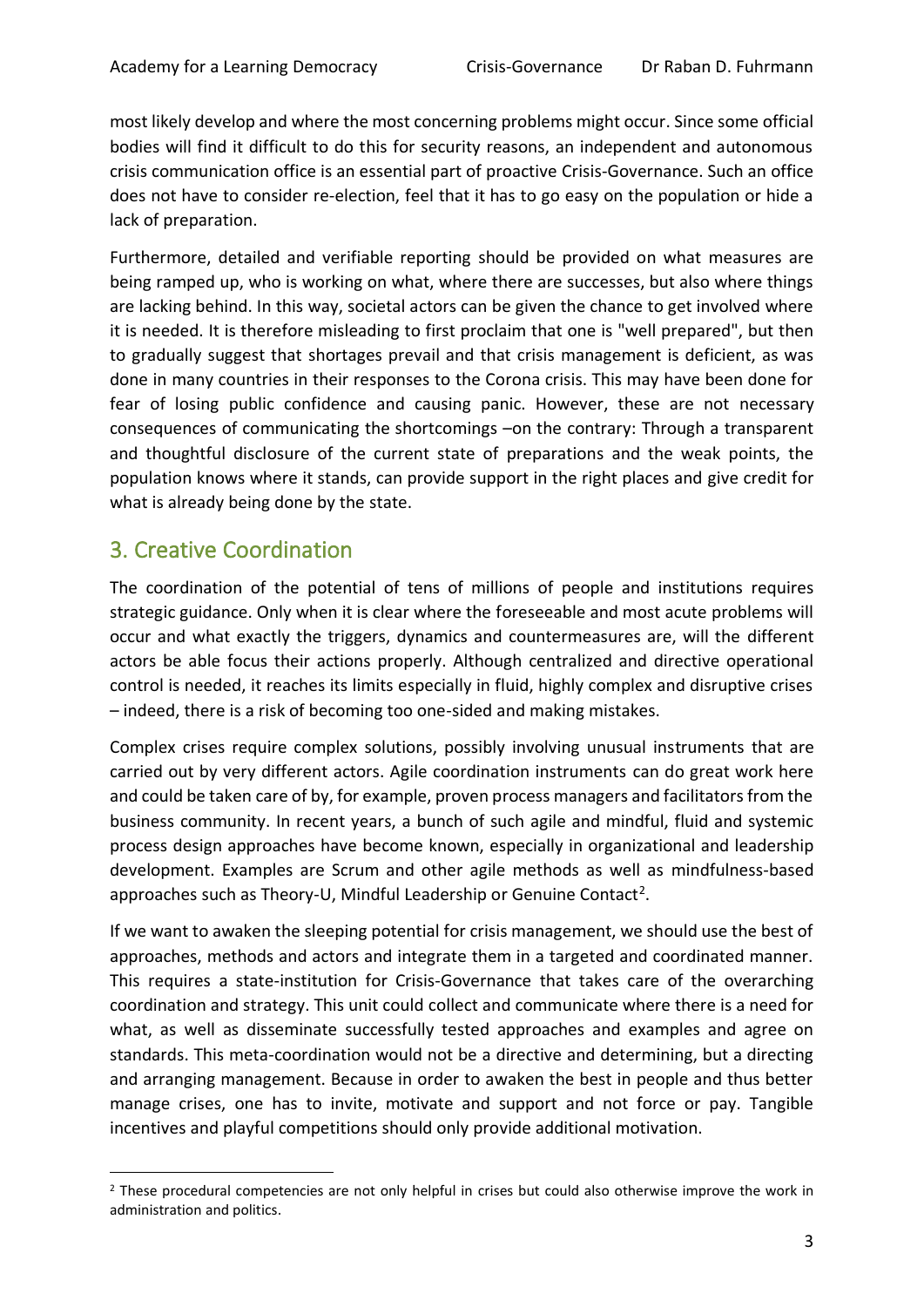One example of such a playful competition is the format of the Hackathon, as commissioned by the German government in mid-March with a very large response<sup>3</sup>. Such contests for ideas and solutions, which can help for example to create Corona tracking apps within a few days, can also be enriched with prizes, bonuses and support offers. In this stage of Crisis-Governance, it is also important that there is no alibi-participation. Nevertheless, the playful ambition should be stimulated – not only among professionals, but in the sense of Citizen Science also among laymen. The more dramatic the crisis, the more innovative ways and players must be allowed. Experimentation clauses and relaxations for regulations help to achieve this.

In the crisis, technology, methods and facilitators have to be top-notch – there must be no cutting back. Groundbreaking solutions that might make the crucial difference between aggravation and rescue need particularly supportive conditions! Nevertheless, in the end, crises are not just about finding the solution, but about implementing it in the best possible way. In the best case, this should be done quickly, as cheaply as possible, fairly and sustainably and without side effects. Collaboration is therefore required as the next step.

# 4. Co-Creative Collaboration

If the aim is not only to generate the best solutions, but to implement them as quickly and responsibly as possible, further activation and involvement of a broad collection of people, especially those that are affected, is needed. In the current COVID-19 pandemic, actually everyone is affected and should therefore ideally be part of the co-creative processes. Such a comprehensive ignition of the enormous potential of co-intelligence and co-creativity can only succeed with intrinsic motivation – creativity is given voluntarily and cannot be ordered.

At this point at the latest, the prevailing executive style of command and control and topdown must be abandoned. A co-creative style of governance is, rather, characterized by an embrace of complexity – of individuality, difference and identity. Value creation needs appreciation: In order to share one's own knowledge and skills, we need collaboration at eye level. Participation and co-determination are therefore central and the way out of the crisis must be a comprehensively democratic one.

Deliberative consulting – the participatory consulting of the state by representatives from business and civil society as well as citizens – is therefore the best and most sustainable way out of the crisis. Inter-sectoral and transversal consulting is necessary. Open and representative rooms for resonance and consultation that expand and substantiate the upcoming decisions could help here. Such additional advice and control bodies can not only increase the quality of decisions and measures, but also strengthen the acceptance of uncomfortable or risky measures and ultimately the resilience of our democratic, free social order. Ultimately, the best crisis management is one that actually makes society come out stronger and more united. How can this be achieved? – The following are some initial ideas, all of which can be realized digitally, so the current social distancing rules can be respected:

<sup>3</sup> wirvsvirushackathon.org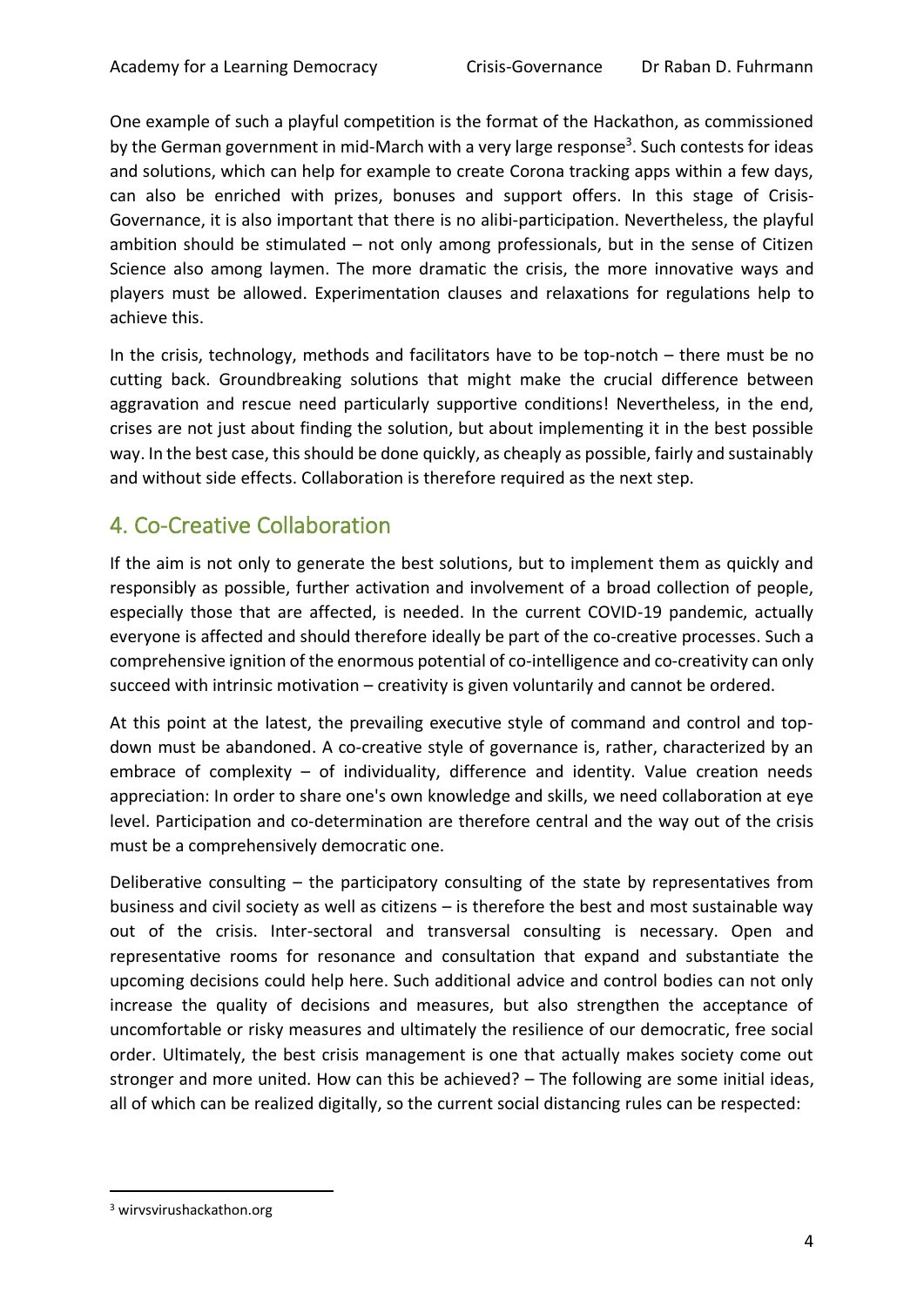## Plan-Ahead Teams:

This concept originates from management consulting and was recommended by the consulting firm McKinsey, among others. The idea is that a special committee always thinks about the next phase of the way in and out of a crisis and thus prepares and facilitates the actual process. "A plan-ahead team delivers scenarios, recommendations for actions, and trigger points to the CEO and the management team so that they can decide on the right course of action."<sup>4</sup> Even if this additional body was conceived for companies – in addition to the usual crisis staffs – the logic is also transferable to political and social Crisis-Governance: In addition to the acute crisis management staffs, there should be challenge-specific anticipatory advisory councils which already think few steps ahead. In this way, the horizon can be opened not only temporally, but also sectoraly and disciplinary. To meet political needs, these anticipation councils must therefore be deliberately broad and cross-cutting.

## Crisis councils:

Crisis councils are advisory councils consisting of randomly selected citizens. In a similar form such aleatorically composed mini publics have become increasingly popular internationally over the past 40 years as addition to the regular democratic bodies. They bring together the three decisive criteria for good, sustainable and sensible decision-making:

- 1. comprehensive information: The participants are informed by experts about everything important, so that they can weigh up informedly.
- 2. deliberation: small groups of participants discuss and weigh up the issues in order to arrive at good recommendations and advice, which are then passed on to the political decision-makers.
- 3. unbiased deliberation: By random selection, a broad orientation towards the common good is achieved: Representatives and delegates cannot get out of this dilemma – random evaluators can.

The final decision is still up to the chosen responsible persons. However, they promise to submit all essential questions to this committee and to include its recommendations in the final decision (soft-law agreement). A model specialized for crises is currently being developed and introduced by the Academy Learning Democracy and other actors from the democracy development scene<sup>5</sup>.

## HomeParliaments:

While crisis councils can rely on their representative composition, HomeParliaments enable very broad and low-threshold consultation by thousands. In HomeParliaments, the questions are selected by the political decision-makers and are incorporated into processing documents by a neutral body. These are then sent by e-mail to persons who have registered as hosts. They then invite 4-7 other friends, colleagues or neighbors to HomeParliaments. Together they discuss the questions – with the help of the documents provided – and return their findings and recommendations to the political decision-makers (members of parliament, government bodies, crisis management groups, etc.). Here too, concrete feedback and

<sup>4</sup> [getting-ahead-of-the-next-stage-of-the-coronavirus-crisis](https://www.mckinsey.com/business-functions/strategy-and-corporate-finance/our-insights/getting-ahead-of-the-next-stage-of-the-coronavirus-crisis)

<sup>5</sup> Further information is available at: www.lernende-demokratie.de